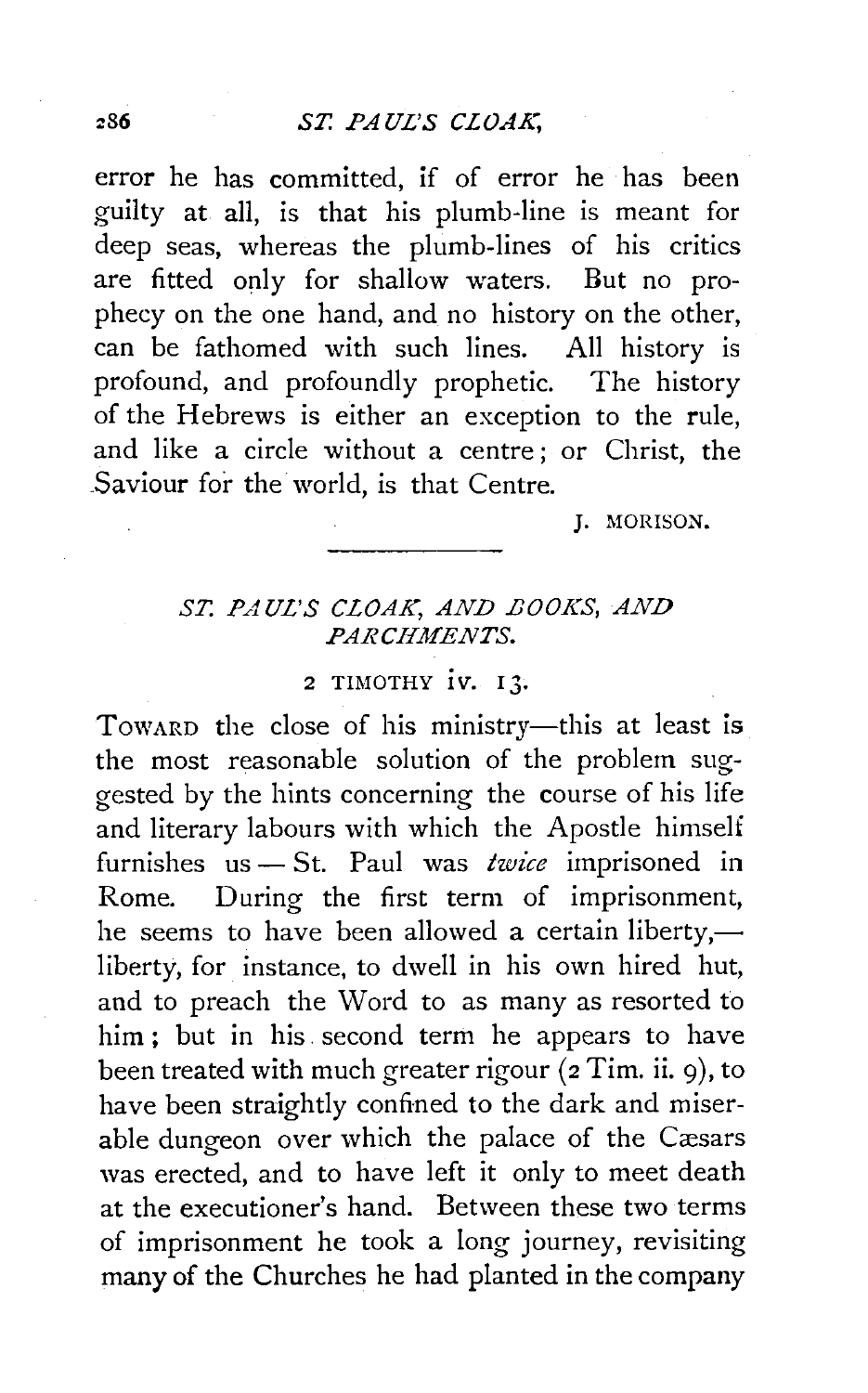of a few faithful friends, among whom was Timothy, his beloved son in the Lord. Leaving them, or at least leaving Timothy, behind him, he hurried back to Rome, to stand his trial at the Imperial bar; and so soon as he had arrived, apparently before he had rendered himself up, he wrote to Timothy, who was to follow him to Rome, begging him to bring with him when he came part of the baggage which the Apostle had left with a friend at Troas.

Now of all his friends Timothy was, in all proba· bility, the dearest to the Apostle's heart. He seems to have adopted the young bishop as his very "son," as in some sense his heir and successor in the work of the ministry. Once he expressly says of him that he knew no man "of an equal soul" with him. And yet, as we can see from the two letters written to him by St. Paul, Timothy had his defects, and consequently his dangers; and though his very failings "leant to virtue's side," they were none the less likely to impair his usefulness. The conception we infer of him from the Apostolic letters is, that he was a diligent and devout student of retiring habits, somewhat ascetic too, and diffident of himself when called to mix with men and to intermeddle with the conduct of public affairs. It sounds harsh to call these qualities-not too common in young men and ministers  $-$  defects in a young pastor or bishop; and no doubt there are many of us in whom they would be virtues rather than defects. And yet St. Paul warns Timothy against them very earnestly, warns him that they are likely to mar the completeness of his character and the success of his ministry. He is a young man, but he is to let no man despise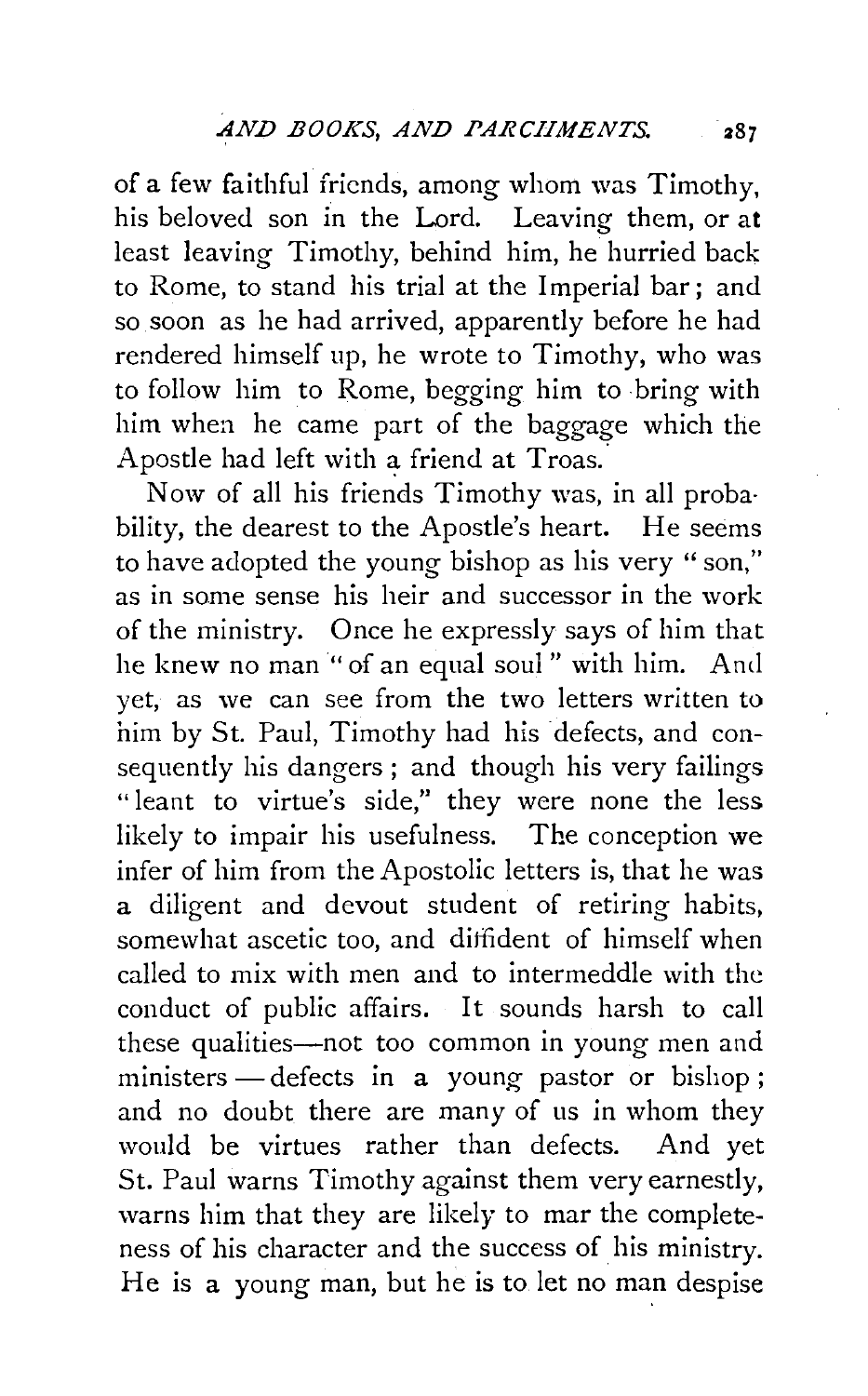his youth ; and that they may not despise it, he is to stir up, to kindle and rekindle, the gift that is in him. On three points he is to exercise a special care. ( $I$ ) He is of an ascetic turn or habit; he drinks no wine, although to his feeble stomach and overtaxed brain wine would be a wholesome stimulant; but asceticism is not to be the rule of the Church : let him therefore remember that "every creature of God is good, and nothing to be refused, if it be received with thanksgiving:" let him take a little wine for his health's sake, since weak health means bad work or imperfect work. (2) He is of a studious habit, prone to brood over the philosophical questions and speculations which then engaged the thoughts of men : instead of brooding over such themes as "minister questions rather than godly edifying," let him study the pure and incorrupt Scriptures with an unremitting diligence, and hold fast the doctrines which he has learned of them, remembering always that "the end of the commandment is charity out of a pure heart, and of a good conscience, and of faith unfeigned." (3) In his studious and ascetic seclusion from the world, he has grown shy and diffident, apt to forget his duties as a citizen or to undervalue or forego his r:ghts : let him not forget either his rights or his duties : let him pray, and teach his hearers to make prayer and supplication for all men, for kings and all in eminent place-for the honest and godly, the quiet and peaceable conduct of public affairs : let him be alive to *this* aspect of the world around him, and have the due word to say to the poor and to the rich, to the bond and the free, and to all sorts and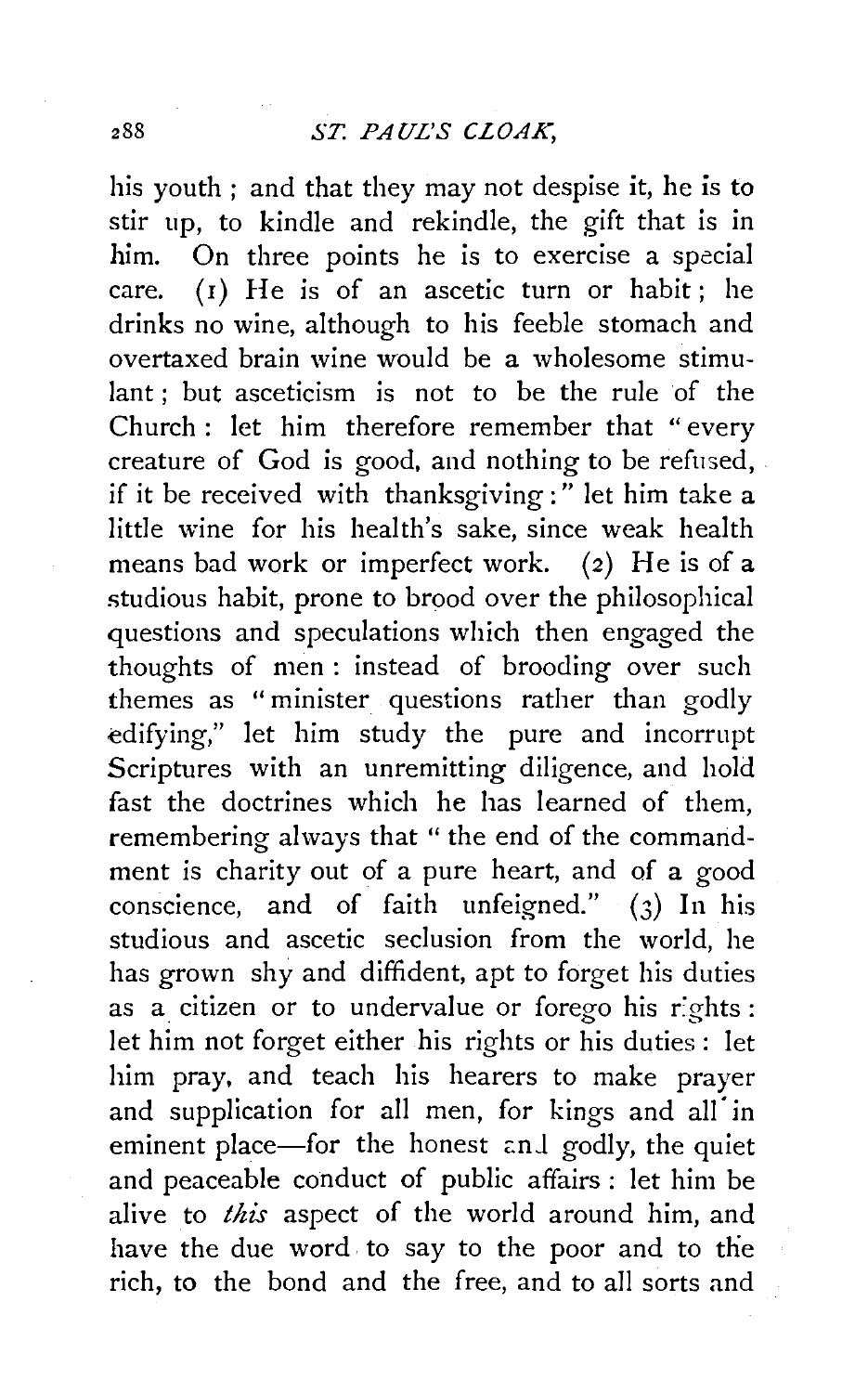conditions of men. Thus he will prove himself a true bishop, a true son and successor of the Apostle.

These were among the counsels which St. Paul gave his "dear son," the principles by which he begged him to order his life. And, as we might expect from a man of his " incorrigible and losing honesty," these were principles on which St. Paul ordered his own life, down even to its most trivial details-even when he asked Timothy to bring him his cloak nnd books and parchments.

It has been thought strange, and below the dignity of Scripture, that the verse which embodies this request should have found a place in the New Testament. Yet who would wish that it had been omitted? It is such personal touches as this which quicken attention and gratify the natural desire we entertain to know all we can about such an one as St. Paul. It makes him more real to us, it shews him to be a man of like passions with us, that he should care to get back his old cloak and the books he had often thumbed. And, moreover, the natural interest we feel in such a passage as this is justified the moment we find in it, as we may and ought to find, an illustration of the very principles on which St. Paul acted, and on which he counselled Timothy to act, in the larger relations of his life and ministry.

Let us mark, then, how truly these principles are at work in the verse before us.

( $i$ ) St. Paul asks for his *cloak*,—apparently, one of those large, thick, and sleeveless wrap-alls, with an opening through which the head was thrust, then commonly worn by men who were about to expose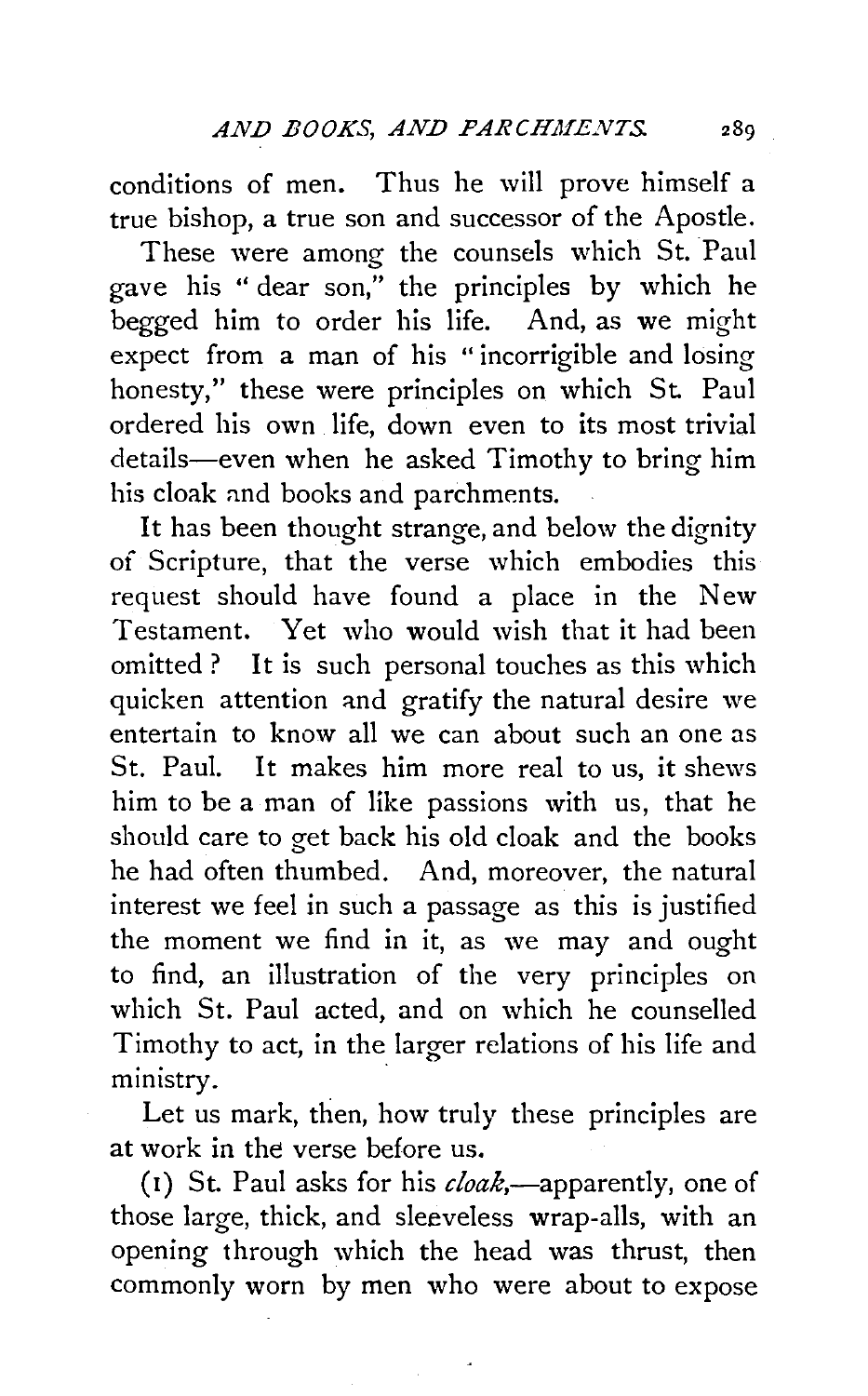themselves to cold and wild weather. Why does he ask for it? Simply because the winter was at hand (2 Tim. iv. *2* r), and there lay before him the prospect of confinement for some weeks or months in the dismal Mamertine dungeon, and he feels that his large thick cloak will be a comfort to him, that it will give some sense of warmth even to his susceptible and exhausted frame. He was no ascetic ; he had warned Timothy against the sin of refusing, without adequate cause, any good creature of God, any lawful comfort, any innocent gratification that fell in his way, and had begged him, both for health and comfort's sake, to drink a little wine. And now he acts on his own principle. His cloak will be a comfort to him in the cold of winter and the damp dreary prison; and so, instead of refusing it, he takes some pains to get it.

Nor is it unworthy of remark that, in all probability, St. Paul cared a good deal more for the *old*  cloak that he had left at Troas, and which had done him many a friendly turn in his perilous journeys among the mountains and across the sea, than he would have done for any new cloak his friends could have bought for him in Rome. Commentators, indeed, have grown pathetic over this request, and have bade us observe that St. Paul had only *one*  cloak in the world, and that he was too poor to buy another. But surely we need not doubt that among his converts and friends at Rome there were some who would gladly have furnished the aged Apostle with a cloak, had he cared for one, when he gave himself into the jailer's hands. And, therefore, I do not doubt that just as we-at least after we have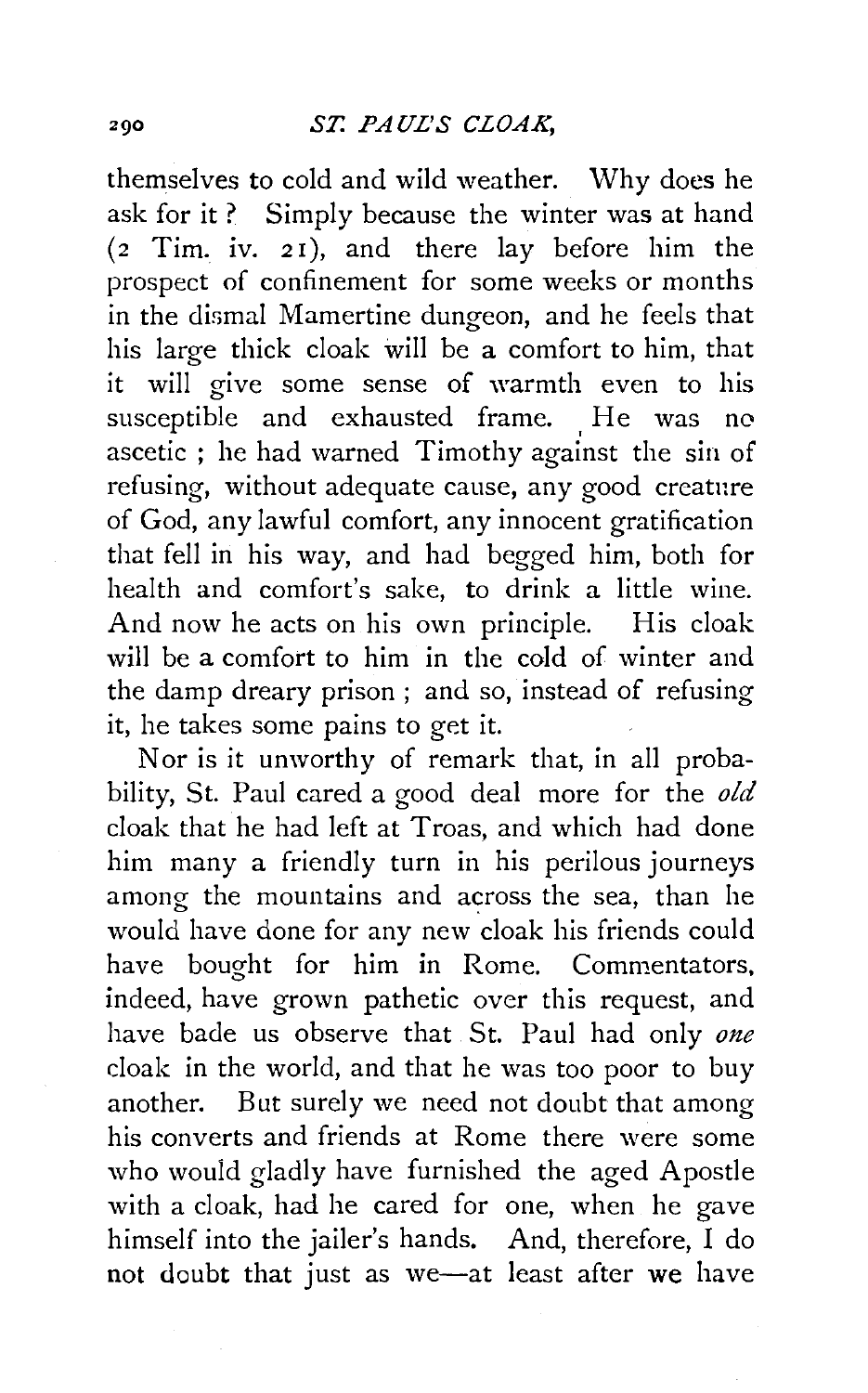lived a little while in the world-like an old coat, or an old hat, better than a new one, so the Apostle thought of his old cloak as an old friend, and felt that he should be more comfortable in that than in the costliest rug or wrapper exposed for sale in Rome. And here, therefore, he shews himself so little of an ascetic that he can not only take pains to get himself the comfort of a cloak, but can also take pains to get himself the additional comfort of the cloak that he likes best.

There may have been another reason why he preferred this cloak to any other. *He may have made it ltimseif.* Professor Plumptre has shewn good reason for doubting that the Apostle took his place "simply among the *ouvrier* class," that he was a mere artizan; but he admits that the Apostle was master of the manual dexterities of his craft, and that he was often compelled to practise them. And the *kilikia*-the rough cloth woven from the long hair of the Cilician goats-was used for rugs and cloaks as well as for tents and tent-coverings. It is not unlikely, therefore, that St. Paul had woven a cloak for himself, and that he preferred his own handiwork to that of other men.

(2) Besides his cloak, St. Paul asks for his *books,*  his *biblia,* which he had also left with Carpus. What were these books? There can be little doubt that they were the sacred writings of the Old Testament,-the Law, the Prophets, and the Psalmswhich were then gathered into separate rolls or volumes. And here, again, it is instructive to note that the Apostle was acting on a principle he had commended to Timothy. He had counselled his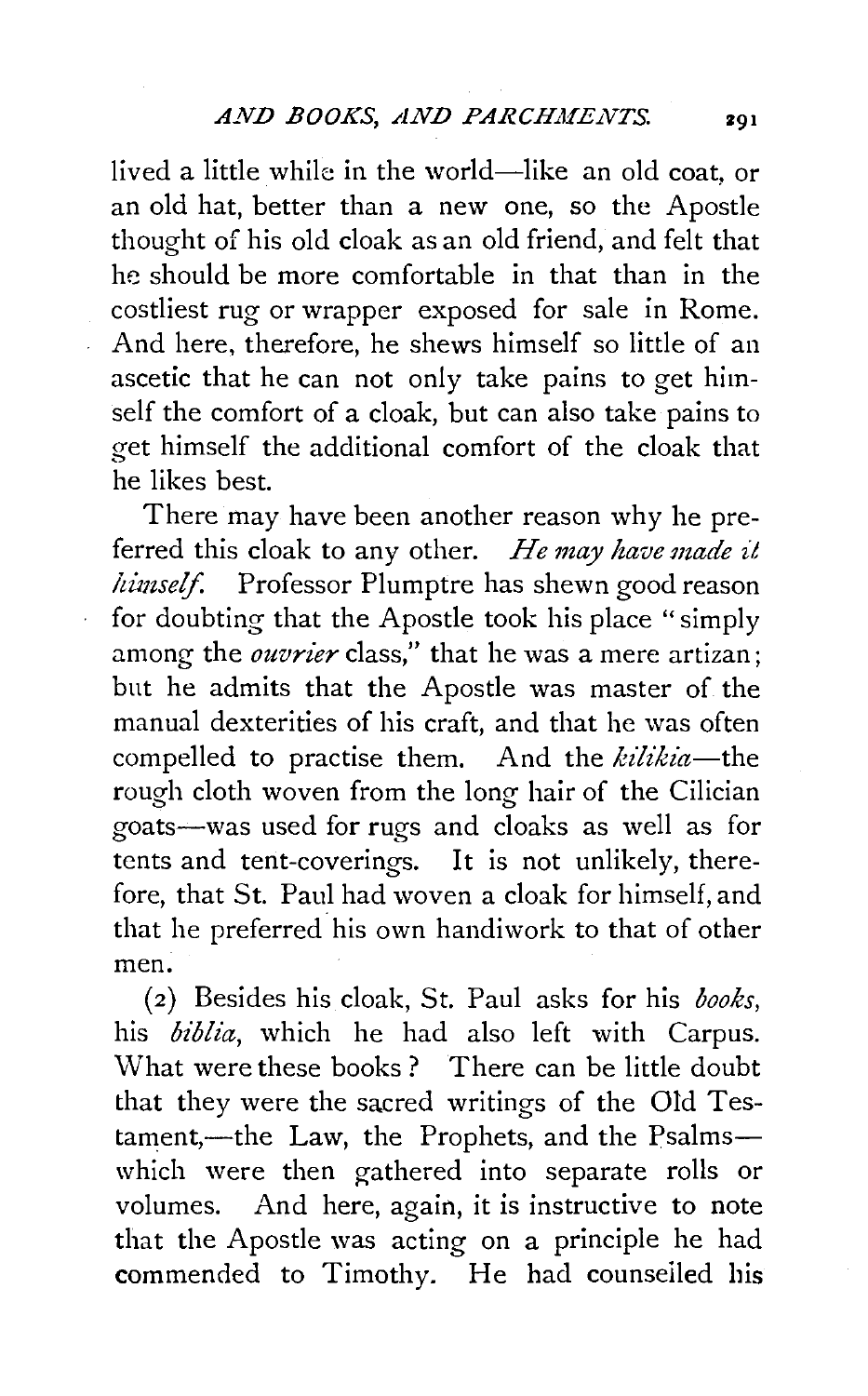" son" to give himself earnestly to the study of those holy Scriptures with which- thanks to Lois and Eunice-he had been familiar from his youth; and now he lets us see that he himself was bent on studying them down to the last moment of his life and amid all the miseries and distractions of his imprisonment. Yet if any man could have dispensed with these biblia, surely St. Paul might have dispensed with them. His memory was richly fraught with the facts of the Hebrew story and with the words of the holy prophets and psalmists. He himself enjoyed an inspiration at least equal to theirs; and how should he who could write Scripture need to study the Scriptures of other men? To him it was always easy to rise into a communion with God and with Christ which brought light into his darkness, order and clearness into his thoughts, peace into his heart. And yet, though his memory was so richly stored, though he was himself inspired, and was familiar with the illuminating joys of a Divine communion, he craved to have with him the Sacred Books which had often been to him a fountain of light and strength and consolation.

Here, too, it is worth while to mark that it was the very copies of Scripture which he had often used that he asked for. Copies. of the Old Testament, or of parts of it, were common enough at that period among the Jews ; and among the Christianized Jews at Rome there must have been many who could have lent him a copy of any Scripture he wished to peruse. But it was his own copies he wanted ; and, probably, he wanted them in part because he liked them as we like an old Bible which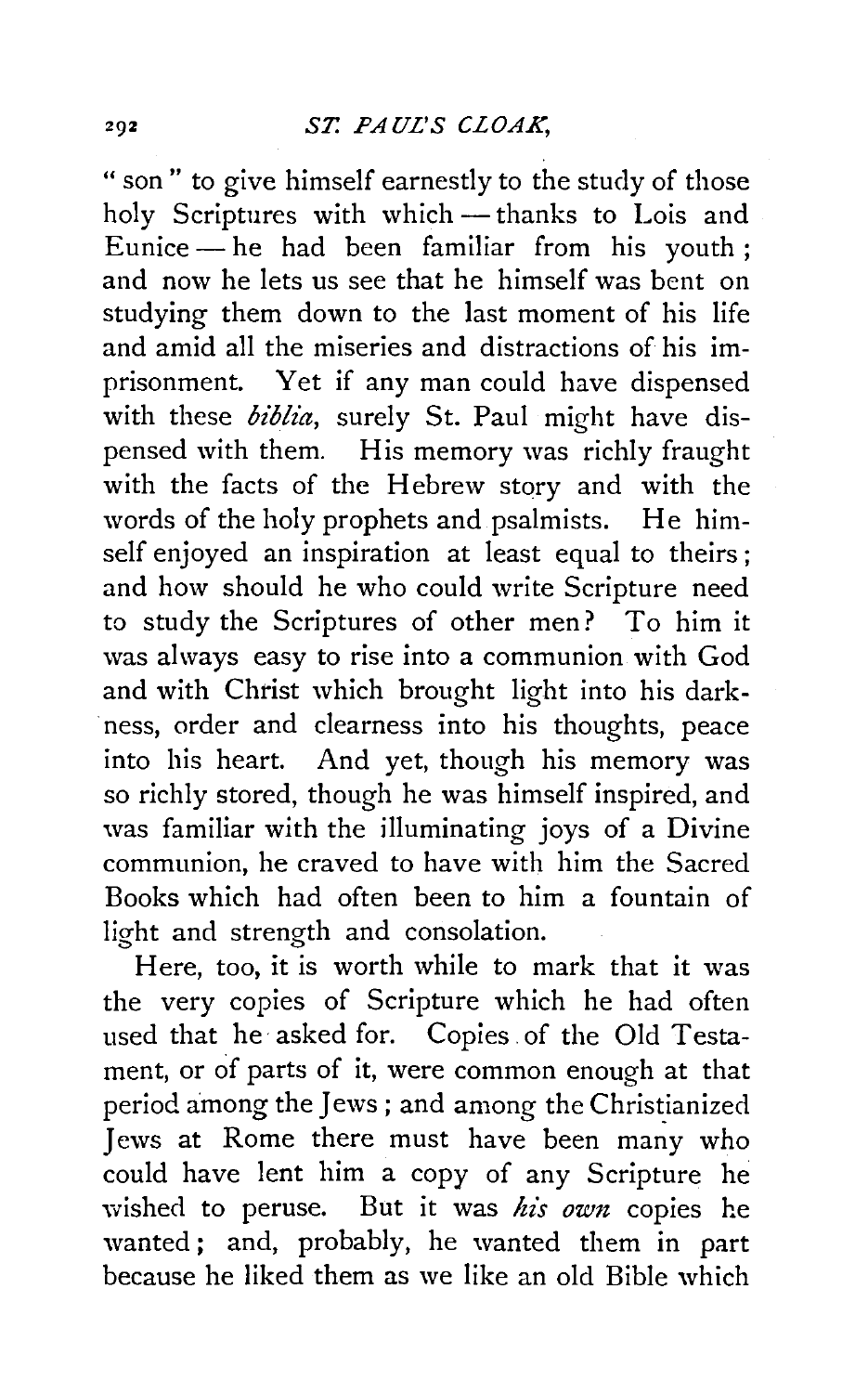has long been the companion of our studious and prayerful hours; because he could find any passage he was looking for more easily in his own copy than in a new one ; and, in part, because he had made many marginal notes in his old copies, and had marked many passages which would help him to convince the Jews out of their own Scriptures that Jesus was the Christ. For we should gravely mistake the matter were we to suppose that, whether in arguing with his opponents, or in writing his Epistles, which stand thick with citations from the Old Testament, St. Paul found himself so inspired that he could dispense with the toils of thought and research. The Holy Ghost did not bring to his memory every passage that would bear on the topic he had in hand, but rather helped him to see the meaning of the ancient Seriptures as he pondered over them. We know that he possessed both the original Scriptures in the Hebrew, and the Greek translation of them (the Septuagint); for sometimes he quotes from the one and sometimes from the other. And we know that he had studied both ; for not only does he commonly use that one of the two which best suits the turn of his argument, but at times he departs from both and puts the thought of the ancient prophet into his own words.

And, no doubt, when he asked for the *biblia* he had left with Carpus, he was intending to continue his study of them in the Mamertine, and hoping that in his own copies he would find much that would help him in his study-many marks or notes which would recall former investigations and set him on pondering them anew.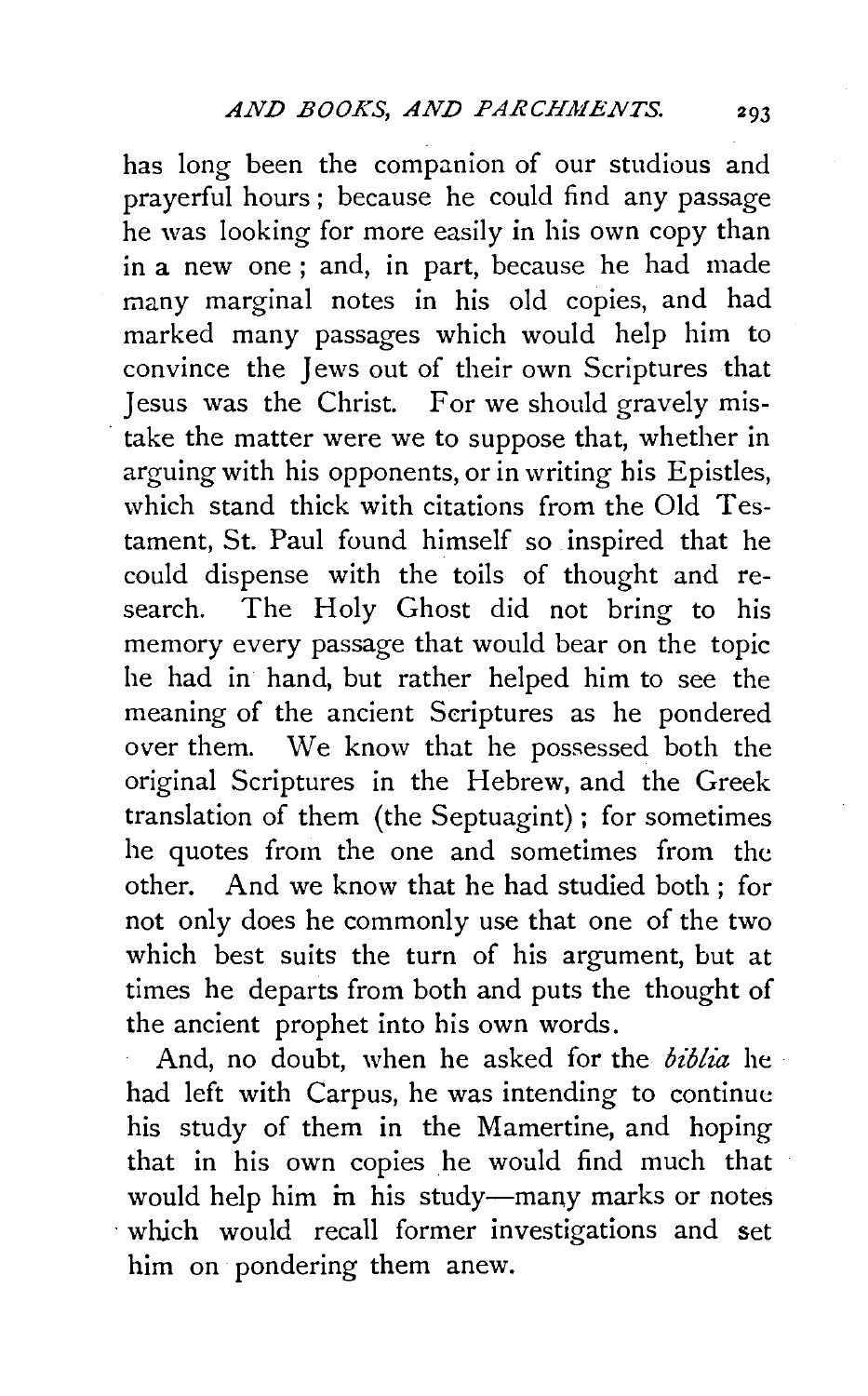(3) In addition to his cloak, and his books, St. Paul besought Timothy to bring him his *parchments*, literally, his *membranes,* or, as we may call them, his *documents.* What these parchments were is a question that has been much discussed. Some scholars have conjectured that they were note-books *(adver*saria) in which the Apostle jotted down for future use any valuable thought or suggestion that occurred to him; and that these note-books, as being in constant use, and exposed to wear and tear, were made of parchment instead of papyrus-a very reasonable conjecture. Others have concluded that they were copies of the Apostle's own writings-copies, *£. e.,*  either of the Epistles he had already sent to the Churches, or of Scriptures that he intended to give to the Church if life were spared him. Still others have conjectured that the *biblia,* the books made of papyrus (paper), as the slighter and cheaper material, contained the Apostle's own writings, and that the *parchments* contained copies of Old Testament Scriptures. Something might be said for each of these conjectures were there not another which instantly commands attention, and approves itself the more the more it is considered.

The word *biblia* would very well cover all the books, all the writings or copies of writings, which St. Paul cared to carry about with him wherever he went. But what else was there from which he would never like to be separated, and of which he would feel a very pressing need when he wrote to Timothy, a need so pressing as to account for the emphasis, " Bring my cloak, and the books, but *especially* the parchments "? We know very well that next to his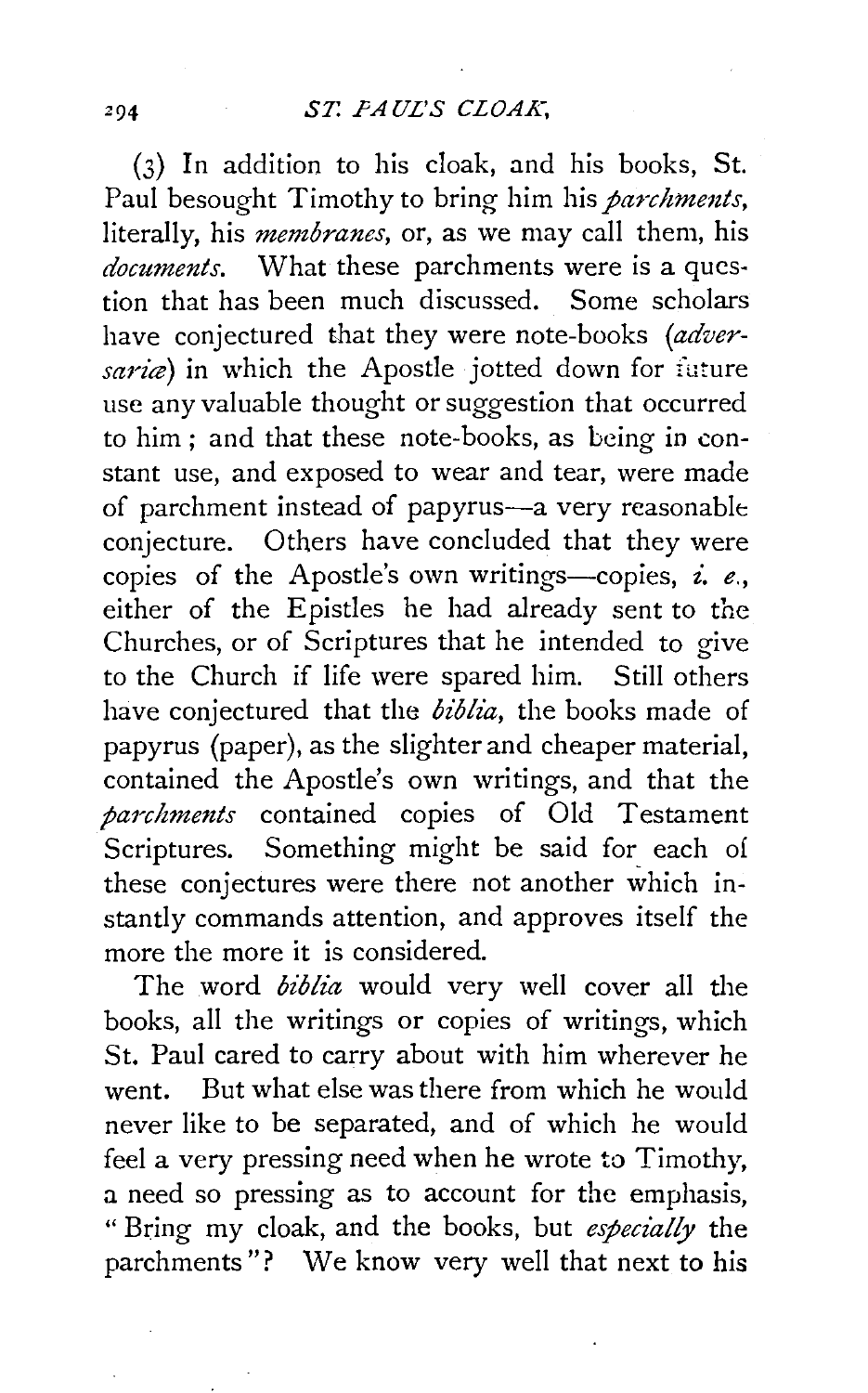Jewish blood he prized his Roman citizenship. He was forward to assert it, and even a little eager to shew that he held it in its most honourable form. Other men had purchased this ''freedom" for a great sum of money, or had earned it by military service, or had stooped to pick it up from the mire of an Emperor's favour, or even from the grace of "a favourite;" but he was "freeborn," and was proud of the honour. We nny be sure, therefore, that he would never willingly be without " the documents'' which certified him to be a Roman citizen ; and that he would bitterly regret that, in a moment of forgetfulness, he had left them behind at Troas. He had had frequent occasion for them in his eventful life, when he was haled before magistrates and judges. And he had very special occasion for them now, when he was to be tried for his life, and he would need every evidence in his favour he could produce. Even if the trial went against him, as he foreboded it would and as we know it did, these "parchments" might still be of use to him; for no Roman citizen could be legally put to torture or condemned to the cruel and ignominious forms of death to which the alien and the slave were exposed. And as it would be in vain for him to assert his citizenship unless he could produce the documents which formally attested it. we can well understand his anxiety to recover his parchments, and his desire that Timothy would use all diligence to bring them to him.

But if this be the true interpretation of St. Paul's phrase, he is but once more illustrating a principle on which he had counselled his son Timothy to act. He had urged him not to live the life of a recluse,